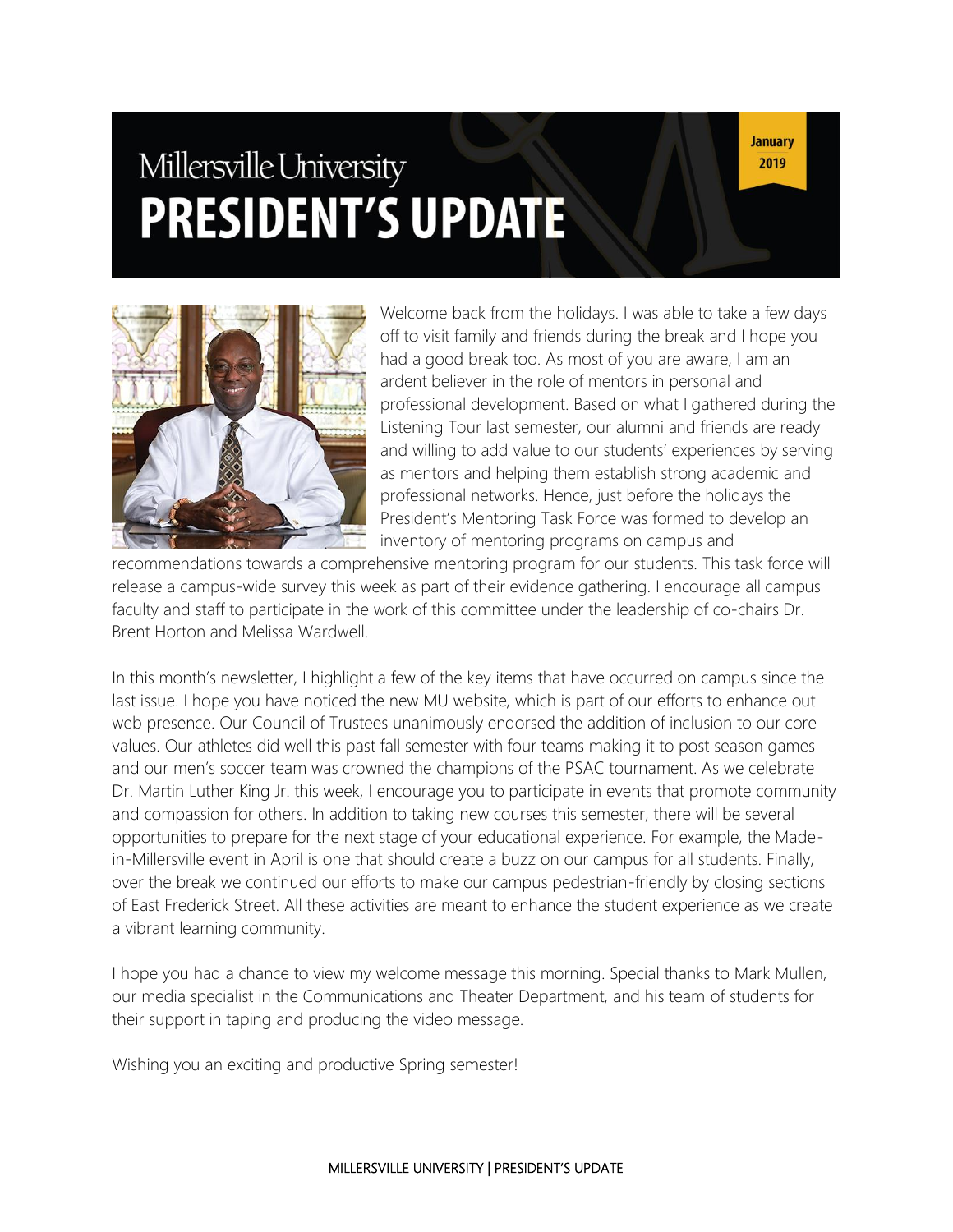# INCLUSION AS OUR 6TH EPPIIC VALUE

At Millersville University, we strive to continuously improve diversity and inclusion on our campus, which is why our Diversity to Inclusion Initiative teams were hard at work this past year collecting feedback from the campus on a Diversity, Equity and Inclusion Strategic Plan. From the feedback we received, the suggestion was made to add "Inclusion" to our existing five core values.

The teams came up with a definition of inclusion as "creating a campus community where differences are welcomed and respectfully heard and where every individual feels a sense of belonging." The Council of Trustees endorsed this decision on Dec. 19, creating what is now known as our EPPIIC Values. These values focus on Exploration, Professionalism, Public mission, Integrity, Inclusion and Compassion.

This was one of the first decisions that included the three new members of the Council of Trustees; Brandon Danz, Kathryn Ross and Holly Trego. The three new members were appointed by Pennsylvania Governor Tom Wolf after being nominated and approved by the State Senate. [Learn more about EPPIIC Values](https://www.millersville.edu/about/eppiic-values.php)

### ATHLETICS CHAMPIONS AND A SWISS-ARMY-KNIFE PLAYER

Our 19 intercollegiate athletic teams, with more than 450 student-athletes, are excelling both on the field/court/mat and in the classroom. As we closed out the fall semester, our men's soccer team won its second PSAC Championship and also played in the NCAA Division II Tournament. Our women's soccer team tied a program record with 14 wins, reached the PSAC Tournament for the first time since 2003 and qualified for the NCAA Division II Tournament for the first time in program history. The women's volleyball team also did quite well, winning their first PSAC division championship since 1999, and advancing to the PSAC Tournament for just the third time since 2005. And, the field hockey team went 14-6 and reached the PSAC Tournament for the program-record seventh-consecutive season. Collectively, this represents one of the best fall sports seasons in recent history.

Right now we have men's and women's basketball, women's swimming and women's indoor track and field in season, as well as wrestling. Wrestling's Shane Ruhnke recently won the PSAC Championship at 165 pounds. He was Millersville's first conference champ since 1995-96 and voted the tournament's most outstanding wrestler. [Click here to read](https://millersvilleathletics.com/news/2018/12/10/mens-basketball-swiss-army-knife-sullivan-key-to-fixing-marauders-culture.aspx) about one of the current studentathletes, James Sullivan, and find out why he's the Swiss-army-knife of the men's basketball team. [Get the full story here.](https://millersvilleathletics.com/news/2018/12/10/mens-basketball-swiss-army-knife-sullivan-key-to-fixing-marauders-culture.aspx)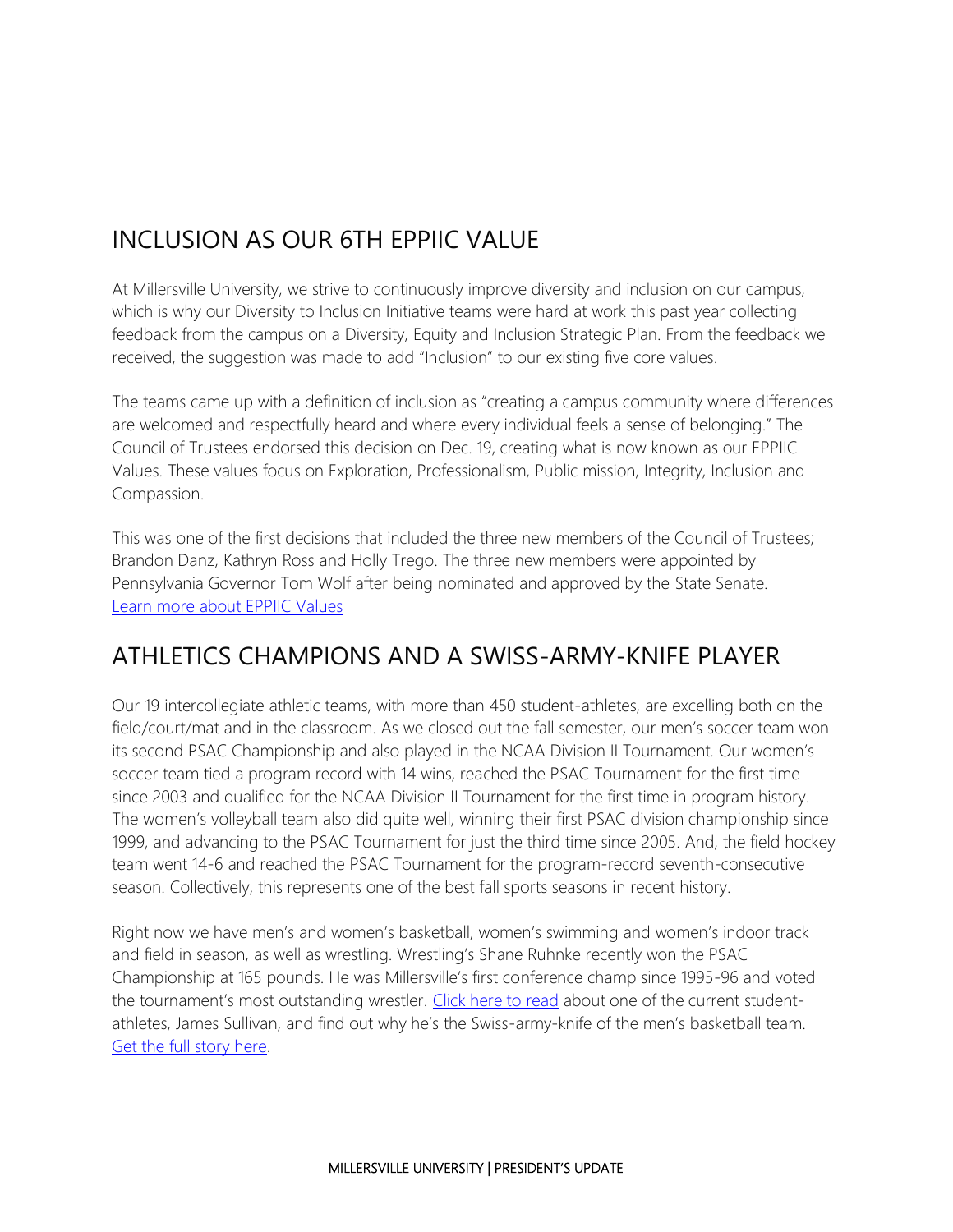## MLK BREAKFAST AND WEEKLONG PROGRAMS

Yesterday, Jan. 21, I had the privilege of attending the 31st annual Martin Luther King, Jr. Breakfast at Millersville University in Marauder Courts. Hosted by the Crispus Attucks Community Center of Lancaster (CACC) and emceed by Ron Martin, anchor for WGAL News 8, the breakfast focused around the topic of achieving economic equality.

We debuted a video featuring Millersville student, Bryanna Weston-Wyatt's internship experience as student CEO of Saxbys. She talked about her business major and how her classes in finance and accounting prepared her for the hands-on learning experience at Saxbys. John Hope Bryant, founder of the charity Operation Hope, gave a wonderful keynote address about the importance of financial inclusion and education, emphasizing ways in which we can make an impact.

Millersville's continued support as a partner with the CACC and longtime host of this event is a terrific way to honor Martin Luther King, Jr.'s legacy and continue the progress his leadership sparked by being agents of change.

#### 30 TO GRADUATE CAMPAIGN

When I came to Millersville University I was concerned about the University's graduation rate of 36 percent within four years. While that's better than the national average, it's a number that needs to improve. I encourage our students to become the leaders in the Pennsylvania State System of Higher Education (PASSHE) in completing their time to degree. And to that extent we are launching the "30 to Graduate" campaign. More details about this campaign will be released in the coming weeks and the goal is to build awareness and momentum among students, faculty and staff.

When students take longer to finish their college education, students or their families often incur greater debt. Delayed graduation also impedes students beginning their chosen careers.

To graduate within four years, students need to complete 30 credits or more per year that fulfill degree requirements. While 12 credit hours is technically the minimum to be considered "full-time," students need to take at least 15 credits a semester (or 30 credits a year) to ensure on-time completion within four years. Research has shown that students who take at least 15 credits are not only more likely to complete their degree, they do better academically, and reduce the financial cost to themselves and their parents. They are also able to begin their graduate studies and/or enter the competitive job market sooner.

## MILLERSVILLE'S CAMPUS BECOMING MORE PEDESTRIAN **FRIENDLY**

As many of you know I love to walk on campus, so having a pedestrian friendly campus is important to me. I enjoy being able to stop and talk to students, faculty and staff on my way to meetings and